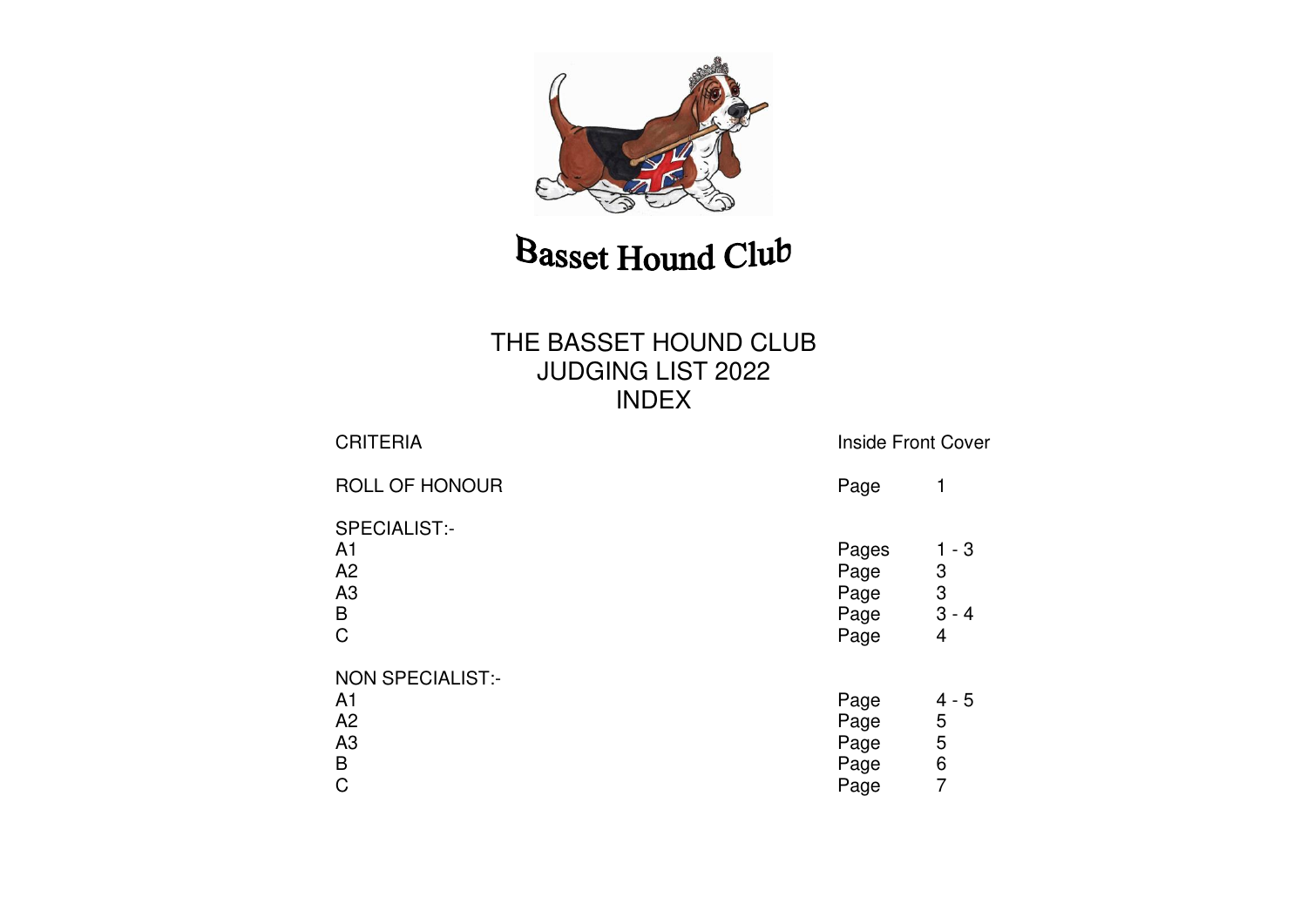

#### **THE BASSET HOUND CLUB 2022 JUDGING LIST**

This list supersedes all previously issued by the Club.

| THE CLUB'S CRITERIA: |                                                                                                                                                                                                                                                                                                                                                                                                                                                                                                                                                                                                                                                                                                                                                                                                                                                                                                                                                                                                                                                                                                                                                                                                                                                                                                                  |
|----------------------|------------------------------------------------------------------------------------------------------------------------------------------------------------------------------------------------------------------------------------------------------------------------------------------------------------------------------------------------------------------------------------------------------------------------------------------------------------------------------------------------------------------------------------------------------------------------------------------------------------------------------------------------------------------------------------------------------------------------------------------------------------------------------------------------------------------------------------------------------------------------------------------------------------------------------------------------------------------------------------------------------------------------------------------------------------------------------------------------------------------------------------------------------------------------------------------------------------------------------------------------------------------------------------------------------------------|
| Roll of Honour       | Senior Judges not necessarily currently active.                                                                                                                                                                                                                                                                                                                                                                                                                                                                                                                                                                                                                                                                                                                                                                                                                                                                                                                                                                                                                                                                                                                                                                                                                                                                  |
| A <sub>1</sub>       | For persons who have previously been approved by the Kennel Club to award CC's in the breed, who have carried out their first appointment and are<br>supported by the club.                                                                                                                                                                                                                                                                                                                                                                                                                                                                                                                                                                                                                                                                                                                                                                                                                                                                                                                                                                                                                                                                                                                                      |
| A2 & A2 A/R          | For persons who fulfil the requirements of the A3 list, have been assessed in accordance with the KC requirements, and accepted by the KC for the A2 list,<br>and are supported by the club.                                                                                                                                                                                                                                                                                                                                                                                                                                                                                                                                                                                                                                                                                                                                                                                                                                                                                                                                                                                                                                                                                                                     |
| A3 Specialist        | 1) To have a minimum of 7 (seven) years judging experience in the breed and have the support of the Club.<br>2) To have judged a minimum of 40 Classes with a minimum of 70 dogs present, to include a Breed Club Open Show (and/or 3 breed club supported entry<br>shows).<br>3) To have attended a seminar given by a Kennel Club Accredited Trainer, and passed the relevant examination on Kennel Club Regulations and Judging<br>Procedures.<br>4) To have attended a seminar given by a Kennel Club Accredited Trainer on Conformation and Movement.<br>4a) To have attended a Conformation and Movement 'Hands On' Assessment conducted by a Kennel Club Accredited Trainer and passed the assessment.<br>5) To have attended at least one breed specific seminar run in accordance with Kennel Club Code of Best Practice and passed an examination / or<br>assessment where applicable<br>6) To have bred and/or owned a minimum of 3 dogs when they obtained their first entry in the KC Stud Book (save in exceptional circumstances)<br>7) To be prepared to submit a written critique on the first two places in each class within 4 weeks after the show to the Dog Press and<br>a copy sent to the Secretary of the Basset Hound Club.<br>8) To have stewarded over a minimum of 12 days at shows |
| A3 All Rounder       | 1) To have a minimum of 7 (seven) years judging experience in any one breed (to include 5 years in Basset Hounds) and have the support of the club.<br>2) To have judged a minimum of 40 Classes with a minimum of 70 dogs present, to include a Breed Club Open Show (and/or 3<br>breed club supported entry shows)<br>3) To have awarded CC's in at least one other hound breed.<br>4) To have attended a seminar given by a Kennel Club Accredited Trainer, and passed the relevant examination on Kennel Club<br>Regulations and Judging Procedures. (Where applicable)<br>5) To have attended a seminar given by a Kennel Club Accredited Trainer on Conformation and Movement. (Where applicable)<br>5a) To have attended a Conformation and Movement 'Hands On' Assessment conducted by a Kennel Club Accredited Trainer and                                                                                                                                                                                                                                                                                                                                                                                                                                                                              |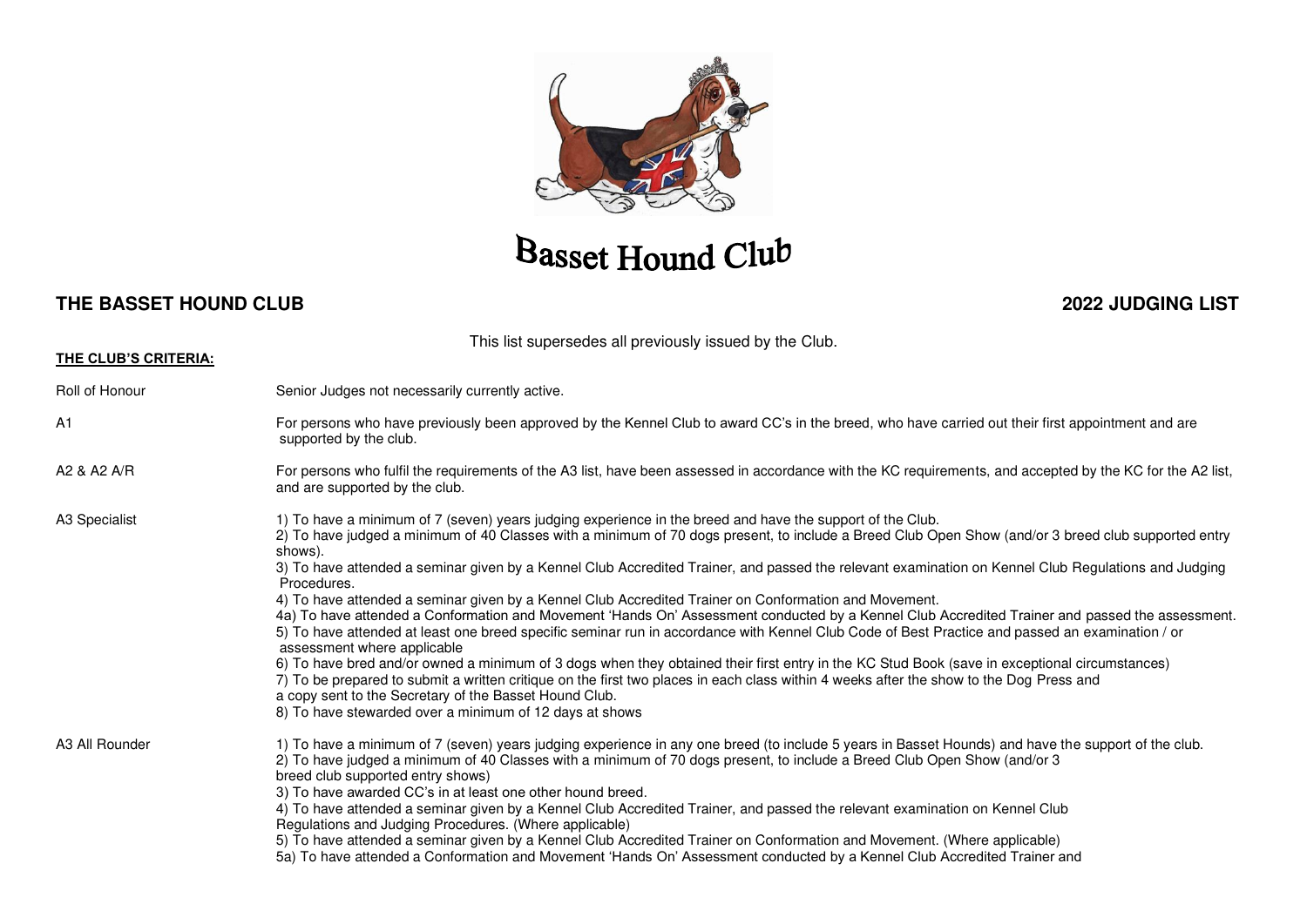

|                      | passed the assessment. (Where applicable)<br>6) To have attended a Basset Hound Breed Club Judging Seminar (and passed an examination / or assessment where applicable).<br>7) To be prepared to submit a written critique on the first two places in each class within 4 weeks after the show to the Dog Press and a copy sent to the<br>Secretary of the Basset Hound Club. |
|----------------------|-------------------------------------------------------------------------------------------------------------------------------------------------------------------------------------------------------------------------------------------------------------------------------------------------------------------------------------------------------------------------------|
| <b>B</b> Specialist  | 1) To have owned or exhibited the breed for a minimum of 5 years and have the support of the club.<br>2) To have judged a minimum of 15 classes with a minimum of 30 dogs present.<br>3) To have attended a Basset Hound Breed Club Judging Seminar<br>4) Stewarding experience (details to be supplied)                                                                      |
| <b>B All Rounder</b> | 1) To have a minimum of 5 years judging experience in any one breed and have the support of the club.<br>Items 2, 3 and 4 as B Specialist                                                                                                                                                                                                                                     |
| C                    | Formulated to include people who have limited judging experience of the breed but thought capable of doing so through experience of breeding and showing<br>Basset Hounds or other breeds successfully for at least 5 years                                                                                                                                                   |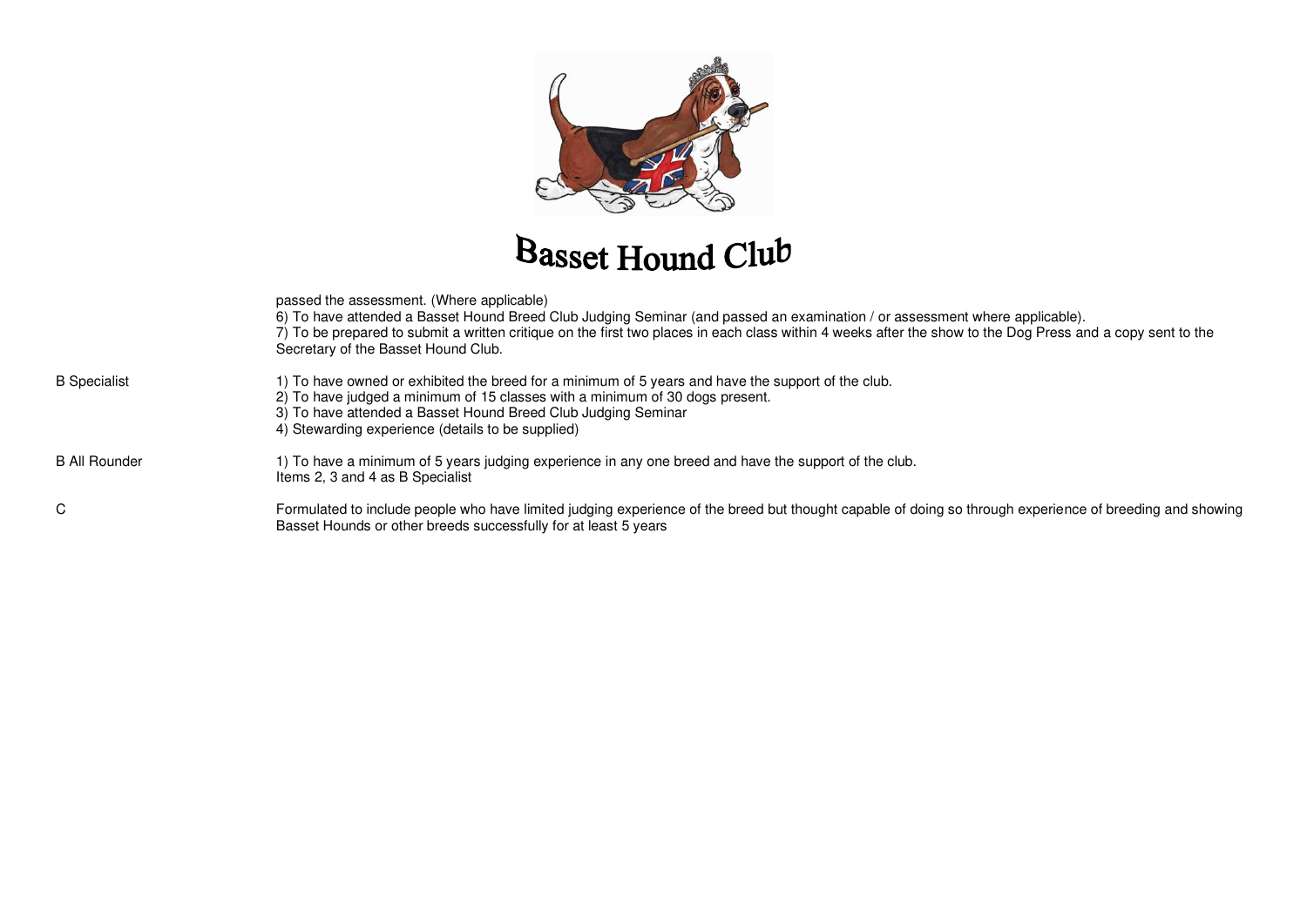

#### **ROLL OF HONOUR**

| <b>ANDREWS</b><br><b>CLAYTON</b><br><b>DORAN</b><br><b>HALLETT</b><br><b>HUNT</b><br><b>McKNIGHT</b><br><b>MEREDITH</b><br><b>NESS</b><br><b>NIXON</b><br><b>POCOCK</b><br><b>POCOCK</b><br><b>SALISBURY</b><br><b>TRANTER</b><br><b>TRYHORN</b><br><b>WHITE</b>   | The Old Forge<br>DrE<br>Miss P Barvae 2 Cornhill Drive, Barrow on Humber North Lincolnshire<br>Mrs J Tree Tops<br>Mrs J Los Almendros<br>Mrs S Oaklea<br>Mrs E RR3 Highway 3<br>Mrs F Willow Cottage<br>Mrs V Ty-Bwlch<br>Mrs M Brackenacre<br>Mr B<br>2 Magnolia Close<br>Mrs S 2 Magnolia Close<br>55 Pendre Ave<br>Mr A<br>Mrs P<br>Wayside Cottage<br>Mr T<br>86 St Swithens Rd<br>MrR<br>25 Locke Way, | Park Lane<br>Derby Road<br>Camiderafalet 12/14<br><b>Harleston Road</b><br>Wainfleet<br>Quadring Bank<br>Maesybont<br>83 Fleetmoor Rd<br><b>Western Super Mare</b><br><b>Western Super Mare</b><br>Rhyl<br><b>Bourton</b><br><b>Bridport</b><br>Kinstonehill. | Minehead<br>Coxbench<br>Trebaluger<br>Harleston<br>Ontario<br>Quadring<br>Crosshands<br>St Budeaux<br>Avon<br>Avon<br>Denbighshire<br>Weston-Super-Mare<br>Stafford                                         | Somerset<br>Derby<br>Menorca,<br>Stowmarket<br>Spalding<br>Plymouth<br>Somerset<br>Somerset                               | <b>Baleares</b><br>Suffolk<br>Canada<br>Lincs<br>Carms<br>Devon<br>Wales<br>Somerset<br>Dorset | <b>TA24 6NL</b><br><b>DN18 6EZ</b><br><b>DE21 5BD</b><br>Spain<br>IP <sub>14</sub> 3HN<br>LDS 1VD<br><b>PE11 4RD</b><br><b>SA147SW</b><br>PL5 1UL<br><b>BS22 8BH</b><br><b>BS22 8BH</b><br><b>LL18 4NH</b><br><b>BS227YD</b><br>DT6 5DE | 01643821009<br>01652 634067<br>01332880607<br>7713 15 16 79<br>01449 736813<br>01775 821648<br>01752 361201<br>01934 782899<br>01934 782899<br>01745 332860<br>01934 698720<br>01929 405682                       |                                                                                                                                                                                     |
|--------------------------------------------------------------------------------------------------------------------------------------------------------------------------------------------------------------------------------------------------------------------|-------------------------------------------------------------------------------------------------------------------------------------------------------------------------------------------------------------------------------------------------------------------------------------------------------------------------------------------------------------------------------------------------------------|---------------------------------------------------------------------------------------------------------------------------------------------------------------------------------------------------------------------------------------------------------------|-------------------------------------------------------------------------------------------------------------------------------------------------------------------------------------------------------------|---------------------------------------------------------------------------------------------------------------------------|------------------------------------------------------------------------------------------------|-----------------------------------------------------------------------------------------------------------------------------------------------------------------------------------------------------------------------------------------|-------------------------------------------------------------------------------------------------------------------------------------------------------------------------------------------------------------------|-------------------------------------------------------------------------------------------------------------------------------------------------------------------------------------|
| <b>A1 SPECIALIST</b><br><b>ALLEN</b><br><b>ARCHER</b><br><b>ARMSTRONG</b><br><b>BEARE</b><br><b>CAMPBELL</b><br><b>CERNAHUBOVA</b><br><b>CODDINGTON</b><br><b>COULBERT</b><br><b>CUDLIP</b><br><b>DAYKIN</b><br><b>ELLIOTT</b><br><b>ELLRICH</b><br><b>ELLRICH</b> | Mrs S 1 Hill View<br>Mr S<br>159 Eugate Road<br>Oaklands<br>Ms L<br>14 Chemin Des Grands Champs<br>Mrs J<br>Mrs D 17 Deanwood Road River<br>Zavidkovice 32<br>Mrs I<br>Mr T<br>10 Lartington Gds<br>Mrs P<br>31 Church Street<br>Harvidene Villa<br>Ms L<br>Mrs C 39 Grange Road<br>51 Daventry Road<br>Mrs L<br>Mrs D<br>Crest House<br>Mr M<br><b>Crest House</b>                                         | Ocle Pychard<br><b>Moulton Chapel</b><br>Crableck Lane<br>Svetla Nad Sazavou<br>South Gosforth<br>Maiden Bradley<br>Dene Villa<br>Newark<br>Barby<br>Cabourne<br>Cabourne                                                                                     | Hereford<br>Spalding<br>Sarisbury Green Southampton<br>CH 1273 Arzier<br>Dover<br>CZ 58291<br>Newcastle On Tyne<br>Nr Warminster<br>Horden Dene<br><b>Notts</b><br>Nr Rugby<br>Market Rasen<br>Market Rasen | Herefordshire<br>Lincs<br>Kent<br><b>Czech Republic</b><br>Wiltshire<br>Peterlee<br>Warks<br>Lincolnshire<br>Lincolnshire | Switzerland<br>C Durham SR8 3SN                                                                | HR1 3QN<br><b>PE12 0XJ</b><br>SO31 7AJ<br>CT17 0NT<br>NE31SX<br><b>BA127HW</b><br><b>NG24 4LS</b><br><b>CV23 8TP</b><br>LN7 6HU<br>LN7 6HU                                                                                              | 01432 820543<br>01406 381235<br>01489 885300<br>0041223662447<br>07747 035556<br>420 569 456668<br>0191 285 4116<br>01985 844897<br>0191 526 2538<br>01636 671647<br>01788 890247<br>01472 859711<br>01472 859711 | BHCNI '19<br>Bath '19<br>B' mouth '17<br>BHC '18 (B)<br>H Assoc '19<br>MBHC '19<br>Had.BHC '17<br>$E$ of $E'$ 19<br><b>LKA '17</b><br>$E$ of $E'21$<br>Crufts '22<br><b>HAS '18</b> |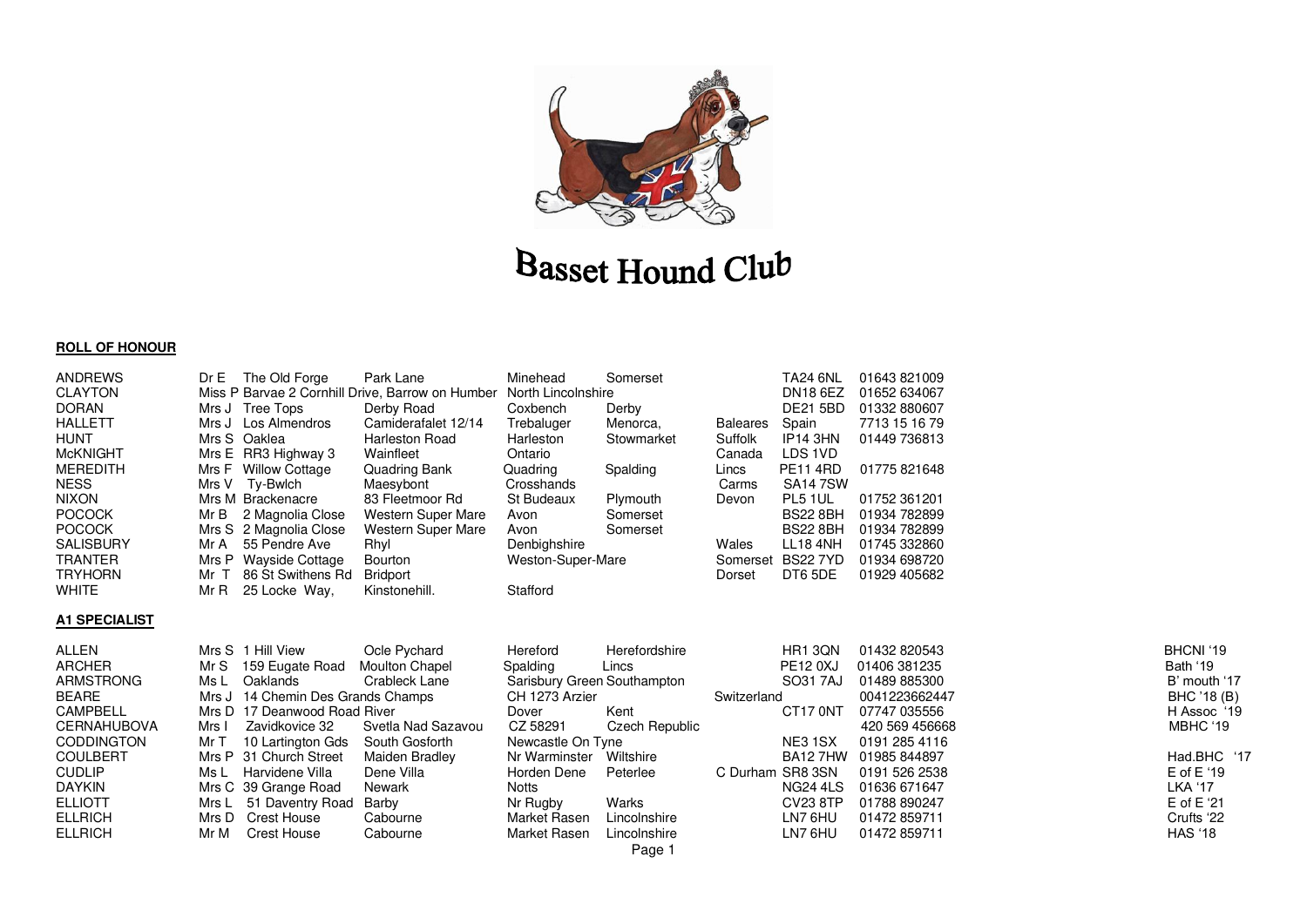

| <b>ERGIS</b>           |       | Mrs S 15 Scott Close                     | Wallisdown            | Poole                      | Dorset                                |               |                             | BH12 5AX 01202 388195 | Welks 15         |
|------------------------|-------|------------------------------------------|-----------------------|----------------------------|---------------------------------------|---------------|-----------------------------|-----------------------|------------------|
| <b>FREDERIKSEN</b>     |       | Mrs P 390 Michelson Lane New Braunfels   |                       | Texas 78130                | U.S.A.                                |               | (830) 606 3025              |                       | BHC of S '18     |
| <b>FREER</b>           | Mr P  | <b>Bridgehouse Farm Boarding Kennels</b> |                       | <b>Winthorpe Road</b>      |                                       | Newark        |                             | NG24 2AA 01636 706970 | Crufts '17       |
| <b>FROST</b>           | Mr N  | <b>Box 88</b>                            | Swannanoa             | North Carolina 28778       |                                       | U.S.A.        |                             | 704 686 3175          | <b>LYC 10</b>    |
| <b>FRYER</b>           |       | Mrs P 93 Lang Avenue                     | <b>Burton Grange</b>  | <b>Barnsley</b>            |                                       |               | S71 5LU                     | 01226 247398          | Darlington '18   |
| <b>GERBER</b>          |       | Mrs C B H kennel                         | V. Hollandheim        |                            | Les Claises 71580 Savigny En Revement |               | France                      | 0033 385 744715       | BHC of S '19     |
| <b>GILLANDERS</b>      | Mr C  | Flat 02                                  | 1 Branklyn Close      | Academy Park Glasgow       |                                       |               | G13 1GL                     | 0141 959 6050         | D'ton '17        |
| <b>HAYNES</b>          | Mrs J | 4 Leabrook Close                         | Banbury               | Oxon                       |                                       |               | OX16 9EJ                    | 01295 259449          | City of B '19    |
| <b>HEWITT</b>          | Mr M  | <b>Bradleys Road</b>                     | Ohoka Kaiapoi         | New Zealand                |                                       |               | R <sub>D</sub> <sub>2</sub> |                       |                  |
| <b>HOLDSWORTH</b>      |       | Mrs A 3 Orchard Close                    | Skelton-On-Ure        | Ripon                      | N Yorks                               |               | HG4 5AH                     | 01347 822856          | Mid BHC 10       |
| <b>HOMEM DE MELLO</b>  | Mr J  | Tv Visconde Moreira De Rey               |                       | 6 2795 Carnaxide           |                                       | Portugal      |                             | 351 1 4181239         | Crufts '20       |
| <b>JOHNSTON</b>        |       | Mrs S Southorpe View                     | Hull Road             | Seaton                     | Hull                                  |               | <b>HU11 5RN</b>             | 01964 535126          | <b>BHC '21</b>   |
| <b>JOHNSTON</b>        | Mr T  | Southorpe View                           | Hull Road             | Seaton                     | Hull                                  |               | <b>HU11 5RN</b>             | 01964 535126          | <b>BHC '21</b>   |
| LEDWARD                |       | Mrs M Elmhurst. 909 Middleton Road West  |                       | Chadderton                 | Oldham                                |               | OL9 0NG                     | 0161 284 2193         | WELKS '19        |
| LUXMOORE BALL          | Mr N  | 14 St Peters Rd                          | Watlington            | Kings Lynne.               |                                       | Norfolk       | PE33 0JW                    | 015533810506          | BHC of S '21     |
| <b>McGARRY ARTHURS</b> | Mr P  | Faburn Lodge                             | 2 Whappstown Road     | Kells                      | Nr Ballymena                          |               | Co. Antrim BT42 3NX         | 02825 892492          | Crufts '18       |
| <b>MCLEAN</b>          | Mr K  | 10 Croxteth Drive                        | Rainford              | St Helens                  |                                       |               | <b>WA11 8JZ</b>             |                       | <b>LYC '20</b>   |
| <b>MCLEAN</b>          |       | Mrs P 78 Southend Road                   | Rochford              |                            | Essex                                 |               | SS4 1HQ                     | 07710 732954          |                  |
| <b>MELBOURNE</b>       |       | Miss D 20 Blyth Road                     | Ranby                 | Retford                    | <b>Notts</b>                          |               | <b>DN228JH</b>              | 07767 422470          | BHC of S '15     |
| <b>MONCUR</b>          |       | Mrs P Bourchier Close                    | Hadleigh              | Ipswich                    | Suffolk                               |               | IP7 5SS                     | 01473 822326          | $E$ of $E'$ 16   |
| <b>MURRAY</b>          | Ms J  | 154 Barmpton Lane Darlington             |                       | Co. Durham                 |                                       |               | DL1 3HF                     | 01325 482480          | <b>BU'21</b>     |
| <b>NEWMAN</b>          | Mrs D | Rosedene                                 | <b>Main Street</b>    | Offenham                   | Evesham                               | Worcs         | <b>WR11 8RL</b>             | 01386 47452           | LYC '22          |
| O'LOUGHLIN             |       | Mr W Norfels                             | Eden                  | Carlisle                   |                                       | Cumbria       | CA64QY                      |                       |                  |
| ORLANDI                |       | Mrs C PO BOX 169                         | <b>Essex Junction</b> | Vermont                    |                                       | <b>U.S.A.</b> |                             | 8022388200            | <b>BHC B '14</b> |
| <b>PEARSON</b>         |       | Miss Y 25 Stephenson Street              |                       | Horwich                    | <b>Bolton</b>                         | Lancs         | BL6 5NQ                     | 07761 454717          | MBHC '20(21)     |
| <b>PETER</b>           | Mr S  | Moltkstrasse 11                          | Schoningen            | 38364                      |                                       |               | Germany                     |                       | <b>BHC B '16</b> |
| <b>PRICE</b>           | Mr R  | Pen Bryn Llech                           | Llanrhaeadr           | Denbigh                    | Denbighshire                          | Wales         | LL16 4PH                    | 01745 890368          | M'chester '17    |
| <b>PRICE</b>           |       | Mrs J Pen Bryn Llech                     | Llanrhaeadr           | Denbigh                    | Denbighshire                          | Wales         | <b>LL16 4PH</b>             | 01745 890368          | H A '17          |
| <b>RATHMELL</b>        | Mrs D | 957 New Hey Road                         | Huddersfield          | <b>West Yorkshire</b>      | HD3 3FH                               |               |                             | 01422 375635          | LYC B '18        |
| <b>ROONEY</b>          | Mr P  | <b>TEKA</b>                              | London Hill Nurseries | Broadway Road Evesham      |                                       | Worcs         |                             | WR11 7RN 01386 421080 | Hadrian '19      |
| <b>SCHEEL</b>          |       | Mrs B Humlebaekvej 27                    | DK 3480               | Fredensborg                |                                       | Denmark       |                             | 45 4848 4298          | <b>BHC B '19</b> |
| <b>SCHEEL</b>          | Mr K  | Humlebaekvej 27                          | DK 3480               | Fredensborg                |                                       | Denmark       |                             |                       | <b>BHC.B '11</b> |
| <b>SHARPE</b>          | Mr D  | <b>Four Winds</b>                        | Greenloaning          | Braco, Dunblane Perthshire |                                       | Scotland      | <b>FK15 0LX</b>             | 01786 880259          | WELKS '18        |
| <b>SHARPE</b>          |       | Mrs A Four Winds                         | Greenloaning          | Braco, Dunblane Perthshire |                                       | Scotland      | <b>FK15 0LX</b>             | 01786 880259          | Hadrian '22      |
| <b>SKERRITT</b>        |       | Mrs L Shamden                            | Fourth Avenue         | Stanford-le-Hope           |                                       | Essex         |                             | SS17 8HN 01375 673922 | D'ton '21        |
|                        |       |                                          |                       |                            |                                       |               |                             |                       |                  |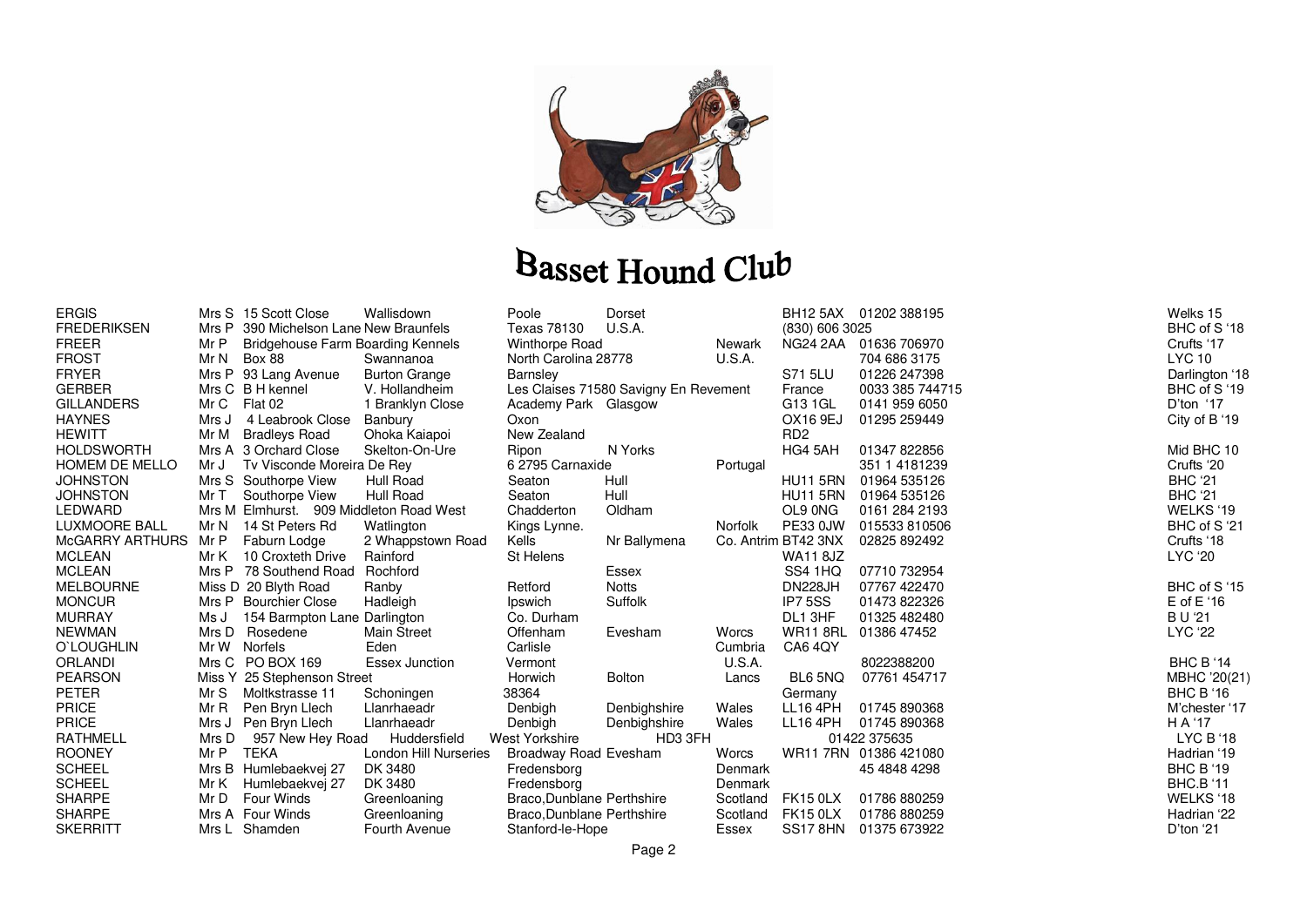

| <b>SMITS</b>    |      | Mr R Heeseind 5, 5392 PD Nuland, |              | The Netherlands |                |         |                   | 0031 7352 16220 | BHCNI '17      |
|-----------------|------|----------------------------------|--------------|-----------------|----------------|---------|-------------------|-----------------|----------------|
| <b>STORTON</b>  | Mr D | Leaside                          | Kirton       | Nr Newark       | <b>Notts</b>   |         | NG22 9LH          | 01623 836006    | LYC '18 (D)    |
| <b>STORTON</b>  |      | Mrs H Leaside                    | Kirton       | Nr Newark       | <b>Notts</b>   |         | NG22 9LH          | 01623 836006    | $E$ of $E'$ 18 |
| THEXTON         |      | Ms S The Elms                    | West Yeo     | Moorland        | Bridgewater    |         | Somerset TA7 OAU  | 01823 698720    | Crufts '19     |
| WATKINS         |      | Mrs T 6 Cobden Street            | Crosskeys    | Newport         | Gwent          |         | NP1 7PF           | 01495 271101    | Hadrian '21    |
| WATSON          |      | Mrs E St Marys Cottage           | Calcott Hill | Sturry          | Nr Canterbury  | Kent    | CT3 4ND           | 01227 713323    | B U '19        |
| WELLS           |      | Mrs P Kortebin                   | Main Street  | Catwick         | Beverley       | E.Yorks | HU17 5PN          | 01964 542744    | B pool '16     |
| <b>WHITTOCK</b> |      | Mr C The Coppice                 | South Hill   | Somerton        |                |         | Somerset TA11 7JQ | 01458 241547    | Bath '13       |
| <b>WOOD</b>     | Mr A | Gardners Cottage                 | Twizell      | Belford         | Northumberland |         | NE70 7HU          | 01668 213293    | WELKS '16      |

#### **A2 SPECIALIST**

#### **A3 SPECIALIST**

| <b>BEALE</b>     | Mrs N 96 Chosen Way Hucclecote                                            |          | Gloucester   |           | GI.3.3BW                            | 07769 201047    |
|------------------|---------------------------------------------------------------------------|----------|--------------|-----------|-------------------------------------|-----------------|
| <b>BLEVINS</b>   | Mr R 27 Derryhubbert Road                                                 |          | Dungannon    | Co Tyrone | <b>BT71 6NW</b>                     | 02838 852700    |
| <b>ELLRICH</b>   | Miss R Crest House                                                        | Cabourne | Market Rasen | Lincs     | I N76HU                             | 01472 859711    |
| <b>SUNEBRING</b> | Mrs P Röinge Backsippevägen 3V SE-243 94                                  |          | Höör         | Sweden    |                                     | 0046 415 400 05 |
| <b>SURJAN</b>    | Mrs H 11 Ryefield                                                         | Lanftoft | Peterborough |           | PF6 9RF                             | 07474 772717    |
|                  | WIEREMIEJCZYK – Wierzchowska Mrs M. ul.Na Wierzchowinach 19 30-222 Kraków |          |              | Poland    | +48 12 4253106 Mobil: +48 602467043 |                 |

#### **B SPECIALIST**

| <b>BECKETT</b>   |      | Mrs J 7 Pinmore                    | Frome       | Somerset         |               |                    | <b>BA11 4RA</b> | 07505 118623  |
|------------------|------|------------------------------------|-------------|------------------|---------------|--------------------|-----------------|---------------|
| <b>BIVENS</b>    |      | 2467 San Antonio Cres              | East Upland | California       | 91784         | <b>USA</b>         |                 |               |
| <b>BROOME</b>    | Mr J | 6 Heron Way                        | Newport     | Shropshire       |               |                    | <b>TF10 8OF</b> | 01952 825390  |
| <b>BRUNSKILL</b> |      | Mr B 5 Coquet Close                | Redcar      | Cleveland        | Teeside       |                    | TS10 2QJ        | 01642 505669  |
| <b>COULTAS</b>   |      | Mrs C 59 The Rise                  | Darras Hall | Ponteland        | Nortumberland |                    | <b>NE20 9LQ</b> | 07793 388151  |
| <b>CUDLIP</b>    | Mr L | C/O Harvidene Villa Dene Villa     |             | Horden Dene      | Peterlee      | C Durham SR8 3SN   |                 | 0191 526 2538 |
| <b>GIBSON</b>    |      | Mrs G 10 Forbes Ave                | Cumnock     | Ayrshire         |               |                    | <b>KA18 1HG</b> | 01290 721058  |
| <b>GWYNNE</b>    | Mr J | 2 Sandown Close                    | Eastbourne  | East Sussex      |               |                    | <b>BN23 8EF</b> | 01323 766991  |
| <b>HIRST</b>     |      | Miss N 48 Lee Moor Lane            | Stanley     | Wakefield        | West Yorks    |                    | WF3 4EU         | 07952 570063  |
| <b>ISTED</b>     | Mr P | 20 Blyth Road                      | Ranby       | Retford          | <b>Notts</b>  |                    | <b>DN228JH</b>  | 01777 700418  |
| LOKHURST         | Mr A | Badderichseweg 75A                 |             | 6905 JS Zevenaar |               | <b>Netherlands</b> |                 |               |
| <b>WORLEY</b>    | Mr J | 69 Belswains Lane Hemel Hempstead, |             | Herts            |               |                    | HP3 9PP         | 01442 253465  |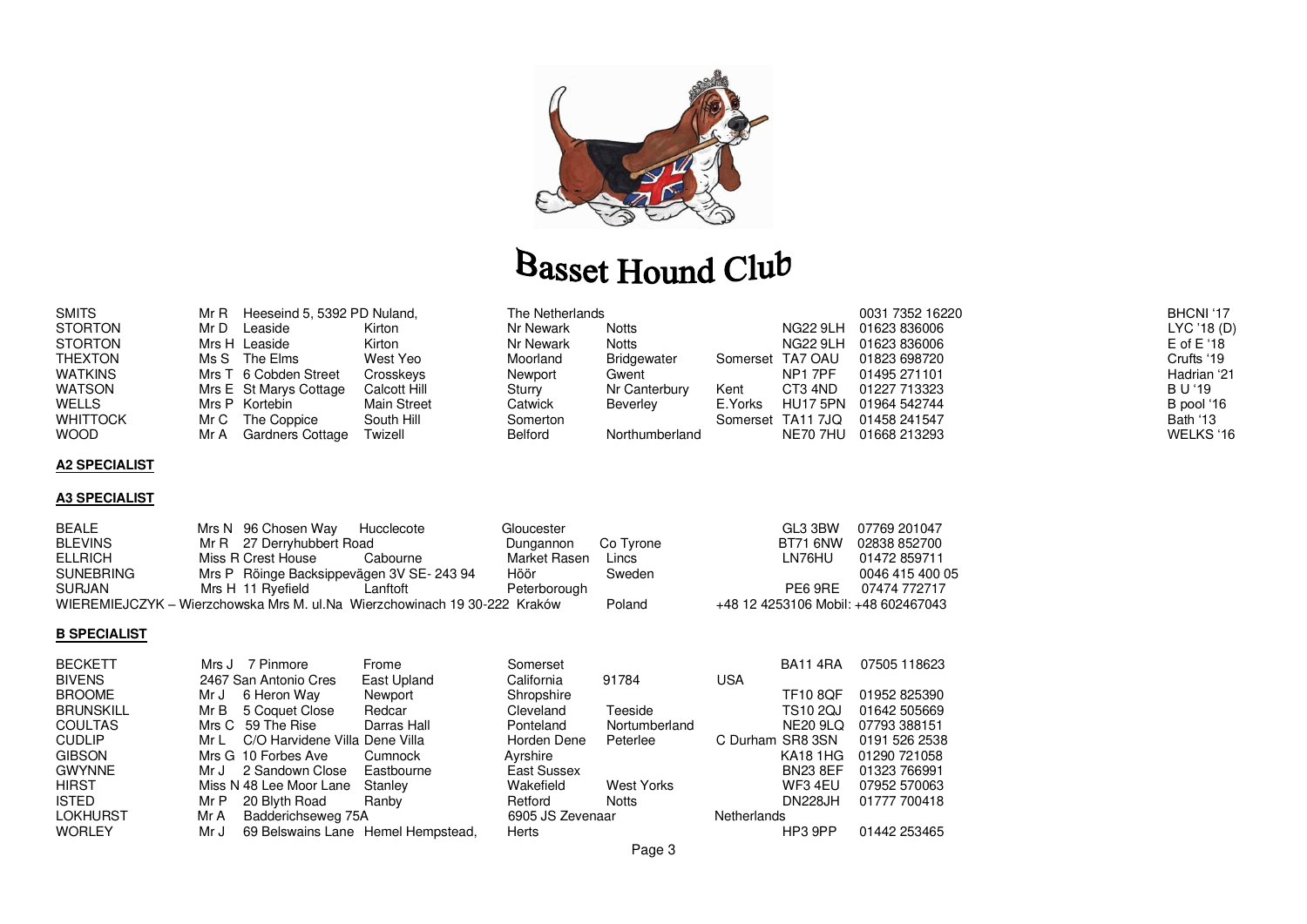

#### **C SPECIALIST**

| <b>HARDS</b><br>JONES                                                |                       | Mrs H 5 St Peters Close<br>Mrs S The Willows            | Farndon<br><b>Bambers Green</b>                      | Newark<br>Takeley                                | <b>Bishop Stortford</b>                               | <b>Notts</b><br>Herts | <b>NG24 3SN</b>                                | 07411 209696                                 |                                          |
|----------------------------------------------------------------------|-----------------------|---------------------------------------------------------|------------------------------------------------------|--------------------------------------------------|-------------------------------------------------------|-----------------------|------------------------------------------------|----------------------------------------------|------------------------------------------|
| <b>NON SPECIALIST A1</b>                                             |                       |                                                         |                                                      |                                                  |                                                       |                       |                                                |                                              |                                          |
| <b>ARMSTRONG</b><br><b>ASHMORE</b><br><b>BALLAN</b><br><b>BARNEY</b> | Mr C<br>Mr B<br>Mrs R | Mrs J 21 Cove Rd<br>Ashbrook House<br>2 Mildmay Close   | Aberavon<br>38 Canberra Crescent<br>Ringmer          | Port Talbot<br><b>Hemswell Cliff</b><br>Nr Lewes | Glamorgan<br>Lincs<br>E.Sussex                        | S Wales               | SA12 6 TL<br><b>DN21 5TZ</b><br><b>BN8 5JQ</b> | 01639 884082<br>01427 667490<br>01273 813152 | Belfast '16<br>B pool '18<br>B mouth '18 |
| <b>BETTS (Nee SKERRITT)</b>                                          | Mrs J                 | 32 Fobbing Rd                                           | Corringham                                           | Essex                                            |                                                       |                       | <b>SS17 9BG</b>                                | 01375 640402                                 | Bath '16                                 |
| <b>BINK</b><br>CAPLE                                                 | Mr J<br>Mr M          | 4 Forwood Street,<br>Morsefield Cottage                 | Monash<br>Callow Hill                                | ACT2904,<br>Redditch<br><b>Binfield Park</b>     | Canberra.<br><b>Worcs</b>                             | Australia             | <b>B97 5PU</b><br><b>RG42 5NL</b>              | 01527 544121<br>01344 424144                 | <b>B</b> Nat '21                         |
| CARTLEDGE<br>COCOZZA                                                 | Mr M                  | Mrs C Ryslip Kennels<br>32 Bolton Gardens               | Church Lane                                          | London                                           | <b>Bracknell</b>                                      | <b>Berks</b>          | SW5 0AQ                                        | 0207 565 0041                                | BHC B '17<br>Mid BHC '17                 |
| <b>ENGH</b><br><b>GADSBY</b>                                         | Mr E<br>Mr M          | Vestsideveien 321.<br>Meadow Green                      | 3400<br>Moss House Ln                                | Lier<br>Westby                                   | Preston                                               | Norway<br>Lancs       | PR4 3PE                                        | 01772 687301                                 | <b>M Cts '19</b>                         |
| <b>HEWITT-CHAMBERS</b><br>HUNT                                       |                       | Mrs S The Bungalow<br>Mrs M 100 Northorpe Rd            | Lower Sweeney<br>Donington                           | Oswestry<br>Nr Spalding                          | Shrops<br>Lincs                                       |                       | <b>SY10 8AD</b><br><b>PE11 4XX</b>             | 01691 658368<br>01775 822026                 | Windsor '19<br>H A '21                   |
| <b>HILL</b><br><b>HORSWELL</b>                                       | Mr G<br>Mr J          | Rose Cottage<br>25 Whatton Road                         | <b>West Street</b><br>Kegworth                       | Llantwit Major<br><b>Derbys</b>                  | Vale of Glamorgan<br>Derbyshire                       |                       | <b>CF61 1SP</b><br><b>DE74 2EZ</b>             | 01446 792457<br>01509674059                  | BHC '20 ('21)<br>B'Mouth '21             |
| <b>JAMES</b>                                                         | DrR                   |                                                         |                                                      |                                                  |                                                       |                       |                                                |                                              | B City '18                               |
| <b>KANE</b><br><b>LUXMOORE</b>                                       | Mr F<br>Mr S          | 71 Coast Road<br>Hushwing Barn                          | Redcar<br>High Road                                  | Cleveland.                                       | Wiggenhall, St Mary Magdalen, Kings Lynn              |                       | <b>TS10 3RD</b><br><b>PE34 3BG</b>             | 01553 812277                                 | S Cts '19                                |
| <b>MACDONALD</b><br><b>MALLARD</b>                                   | Mrs A<br>Mr S         | Mabrooka<br>Manna House                                 | 31 Woodvale Avenue<br>8 Mansfield Rd                 | Bearsden<br>Creswell.                            | Glasgow<br>Worksop                                    | Notts                 | G61 2NS<br>S80 4AA                             | 0141 942 1719<br>01909 722141                | Leeds '21<br><b>HAS '17</b>              |
| <b>MEASE</b>                                                         | Mr A                  | 2 Pintail Cottage                                       | The Close                                            | Mileham                                          | Kings Lynn                                            | Norfolk               | <b>PE32 2RA</b>                                |                                              | R'mnd '21                                |
| <b>MILNER</b><br><b>MITCHELL</b>                                     | Mr S                  | Parkways Kennels Old Damson Lane<br>Miss E 1 Eland Edge |                                                      | Solihull                                         | <b>West Midlands</b><br>Ponteland Newcastle Upon Tyne |                       | <b>B92 9ED</b><br><b>NE20 9AX</b>              | 0121 787 7639<br>01661825018                 | <b>B</b> Nat '19<br><b>HAS '19</b>       |
| <b>MITCHELL</b><br><b>MORLAND</b>                                    | Mrs F<br>Mr R         | New Garden House<br>Triken                              | Watergate                                            | Belsay<br>Quadring-Eudyke                        | Northumberland<br>Spalding                            | Links                 | <b>NE20 0DX</b><br><b>PE11 4PZ</b>             | 07940 014007<br>017787 734646                | <b>BU'18</b><br>Manch '21                |
| <b>MOTTERSHAW</b>                                                    |                       | Mrs P La Vieille Guilleaumerie                          |                                                      | St. Saviour                                      | Jersey                                                |                       | JE2 7HQ                                        | 01534 862187                                 | BHC Scot 14                              |
| <b>PEAK</b>                                                          |                       |                                                         | Mrs J Marcliff Kennels Marsh Road Banks Nr Southport |                                                  | Lancs                                                 |                       | PR98DZ                                         | 01772 813232                                 | D ton '16                                |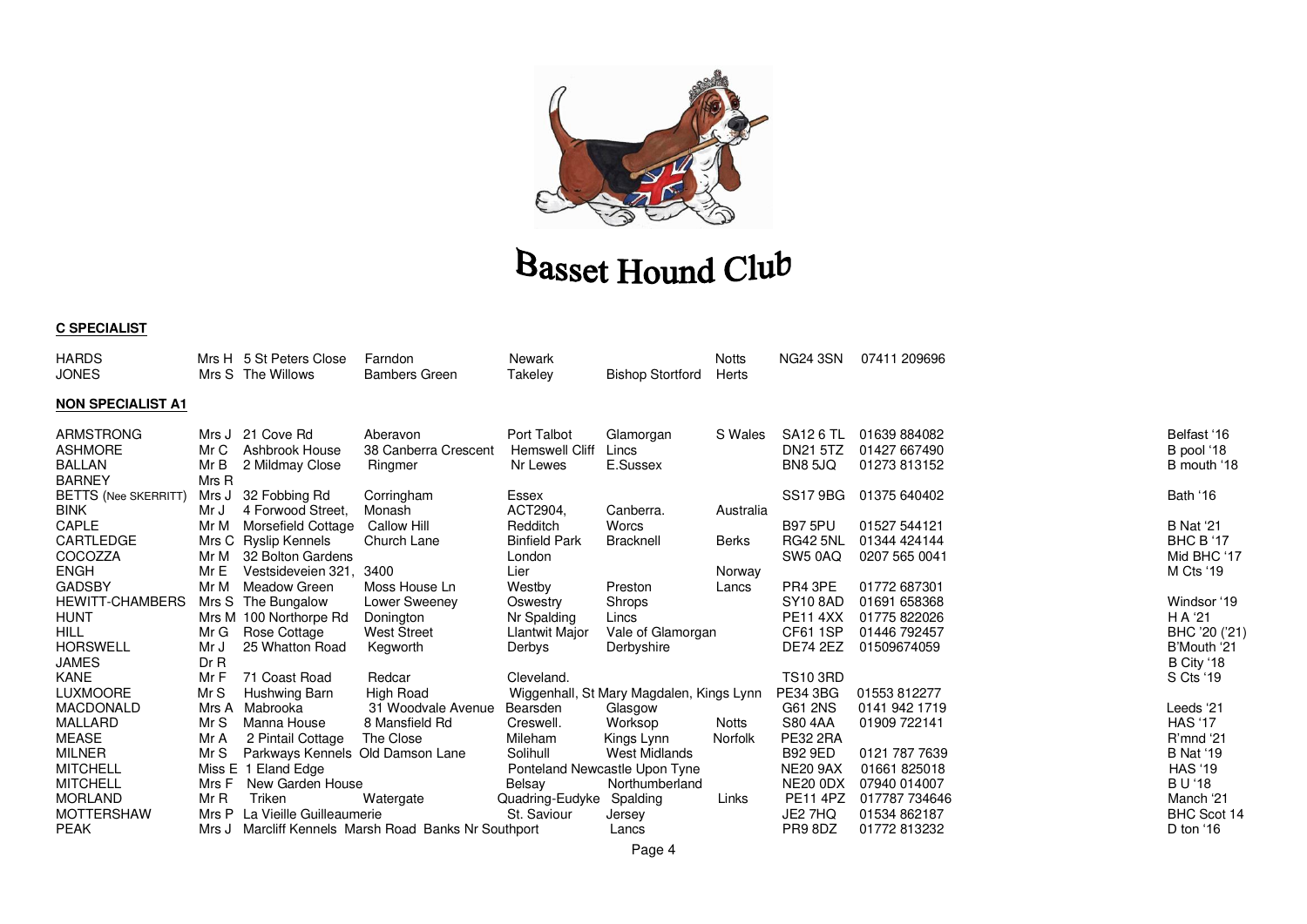

| PARKER           | Miss S Fernlea.                          | Bridle Lane.                                      | Dunkirk.              | Chester       |                  | CH <sub>1</sub> 6LR | 01244 852575          | Bath '21          |
|------------------|------------------------------------------|---------------------------------------------------|-----------------------|---------------|------------------|---------------------|-----------------------|-------------------|
| <b>PHILLIPS</b>  | Mrs V Clipperdown Cottage Beacon Road    |                                                   | Ringshall             | Berkhamsted   | Herts            | HP4 1NF             | 01442 851225          | <b>BHC D '19</b>  |
| RAWSON           | Mrs Z The Cedars                         | Wykes Lane                                        | Donington             | Lincs         |                  | <b>PE11 4SD</b>     | 01775821988           | B pool '14        |
| REYNOLDS-FROST   | Mr B<br>Bygrave Lodge Farm, Wallington   |                                                   | <b>Baldock</b>        | Herts         |                  | SG7 6QX             | 01462 892498          | B City '17        |
| <b>ROBERTSON</b> | Mr G                                     | Thatch Cottage, Moor Lane, West Hagbourne         |                       | Didcot        | Oxon             |                     | OX11 0NE 01235 850850 | BHC '20 ('21)     |
| <b>ROBERTSON</b> | 39 The Beeches<br>Mr J                   | Blackwood                                         | Near Lanark           | Scotland      |                  | ML11 9YR            | 01555 895299          | <b>HAS '15</b>    |
| ROBIN – SMITH    | Mrs J Ben Knowle Farmhouse               |                                                   | Wookey                | Wells         | Somerset BA5 1NL |                     | 01749 673976          | B mouth '19       |
| <b>RODGERS</b>   | Mrs M Bridgehouse Farm Boarding Kennels  |                                                   | Winthorpe Road Newark |               | Notts            | NG24 2AA            | 01636 706970          | S Ctis '21        |
| SANDERS          | 9 Maes Y Draenog Tongwynlais<br>Mr M     |                                                   | Cardiff               | Wales         |                  | CF4 7FL             | 01222 813402          | H A '18'          |
| <b>SINCLAIR</b>  | Mr K Henley Bank Kennels                 |                                                   | Mill Lane             | Brockworth    | Glos             | GL3 4QE             |                       | Leeds '19         |
| SPAVIN           | Mrs D Parkways Kennels, Old Damson Lane. |                                                   | Solihull              | West Midlands |                  | <b>B92 9ED</b>      | 0121 7822639          | D ton $19$        |
| THORN-ANDREWS    | Mrs Z Drakesleat Bestmans Lane Kempsey   |                                                   | Nr Worcester          |               |                  | WR5 3PZ             | 01905 820 720         | Crufts 12         |
| THORNTON         | Mr C K 24 Dumbarton Road. Reddish        |                                                   | Stockport             | Cheshire      |                  | SK <sub>5</sub> 7EH | 0161 480 9886         | M chester '19     |
| WALDEN           | Mr P                                     | Serendipity. Brightstone Lane Farringdon Nr Alton |                       | Hants         |                  | <b>GU34 3EU</b>     | 01420 588532          | <b>BHC NI '21</b> |

#### **NON SPECIALIST A2**

#### **NON SPECIALIST A3**

| <b>DENNY</b>      | Mr M   | Trees: Aldershot Road Sandleheath |                     | Fordingbridge   | Hants          |        | SP6 1PR         | 01425 655973 |
|-------------------|--------|-----------------------------------|---------------------|-----------------|----------------|--------|-----------------|--------------|
| <b>EASDON</b>     | Mr A   | Middlegill House                  |                     | Moffat          | Dumfriessshire |        | <b>DG10 9SW</b> | 01683 300181 |
| <b>HAWLEY</b>     |        | Mrs L Wendover Astley             | Crossroads          | Shrewsbury      | Shrops         |        | SY4 4BX         | 01939 210266 |
| <b>HIRST</b>      |        | Mr K 48 Lee Moor Lane             | Stanlev             | Wakefield       | West Yorks     |        | WF3 4EU         | 07952 570063 |
| McDONALD-ULLIOT   | Mrs J  | The Lodge                         | <b>Puttock Gate</b> | Fosdyke         | Boston         | Lincs  | PE20 2BX        | 01205 260810 |
| <b>McKNIGHT</b>   | Ms E   | Broomeknowe Cottage               |                     | Greenrig Road   | Hawksland      | Lanark | <b>ML11 9QB</b> | 07799 888658 |
| <b>MCNAUGHTON</b> |        | Ms L Balgownie                    | Avr Road            | Irvine          | Avrshire       |        | <b>KA11 5AB</b> | 01294 204205 |
| <b>NEWTON</b>     |        | Miss E 244 Shuttlewood Road       |                     | <b>Bolsover</b> | Chesterfield   |        | S44 6PA         | 01246 822472 |
| <b>ORD</b>        |        | Mr M 16 Chesters Meadow Humshaugh |                     | Hexham          | Northumberland |        | <b>NE46 4BF</b> | 01434 689072 |
| <b>ROSSITER</b>   | Miss S |                                   |                     |                 |                |        |                 |              |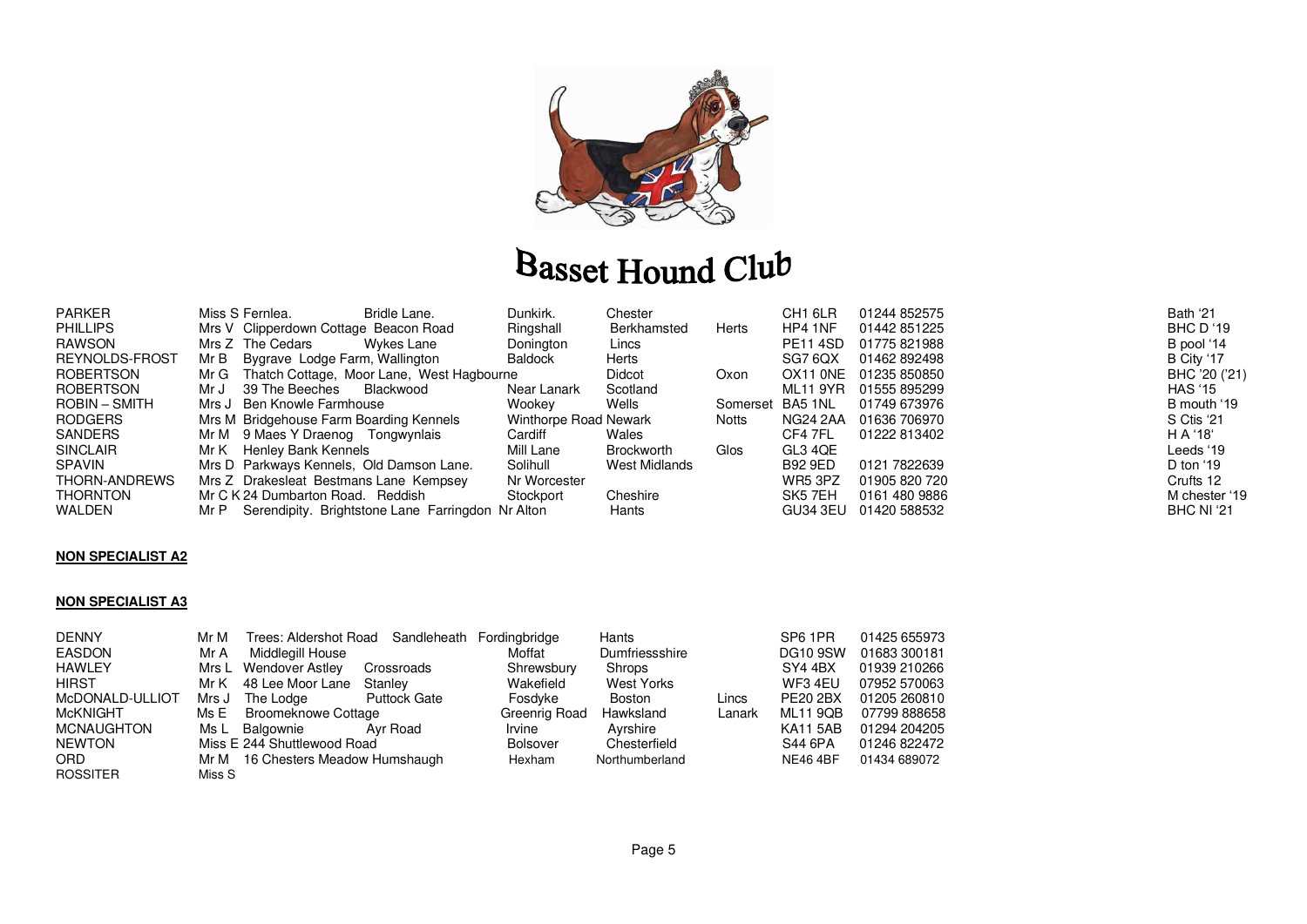

#### **NON SPECIALIST B**

| ARMSTRONG          | Mr M  | <b>Bramdene</b>                  | Cargo Beck                                    | Cargo                 | Carlisle          |               | CA64BB          | 01228 674318     |
|--------------------|-------|----------------------------------|-----------------------------------------------|-----------------------|-------------------|---------------|-----------------|------------------|
| ARMSTRONG          | Mr W  | 6 Station Road                   | Carstairs Junction                            |                       | South Lanarkshire |               | <b>ML11 8PR</b> | 01555 871208     |
| <b>BARNEY</b>      | Mrs R | Loke Cottage                     | 86 Westgate Street                            | Shouldham             | Kings Lynn        |               | <b>PE33 0BH</b> | 07983 512464     |
| <b>BINKS</b>       | Mrs L | <b>Burnside Cottage</b>          | At Roughwood                                  | <b>Beith</b>          | Ayrshire          |               | <b>KA15 1JR</b> | 01505 503893     |
| <b>BLACKSTOCK</b>  | Mr N  | 9 Bonds Lane                     | <b>Banks Southport</b>                        | Lancs                 |                   |               | PR98HG          |                  |
| <b>CLARK</b>       |       | Miss S Canisbourne Farm          | Cockbury                                      | Holsworthy            | North Devon       |               | <b>EX227YG</b>  | 01409 281769     |
| <b>EMRYS-JONES</b> |       | Mrs S Criftoe Farm               | Tregonetha                                    | St Columb             | Cornwall          |               | TR9 6DY         | 01637880443      |
| <b>HARAN</b>       | Mr G  | 2 Auchengree Road Glengarnock    |                                               |                       |                   | Ayrshire      | <b>KA14 3BU</b> | 01505 685539     |
| <b>HOLDER</b>      |       | Mrs M Caring Stud                | Caring Rd                                     | Leeds                 | Maidstone         | Kent          | <b>ME171TH</b>  | 01622 863370     |
| <b>JOHNSON</b>     | Mrs L | 79 Quickley Lane                 | Chorleywood                                   |                       | <b>Herts</b>      |               | WD3 5PG         | 01923 282957     |
| <b>KAY</b>         | Mrs J | 81 Upper Wortley Road            |                                               | Rotherham             | S Yorkshire       |               | <b>S61 2AE</b>  | 01709 510796     |
| LUXMOORE-BALL      | Mrs P | Hushwing Barn                    | High Road, Wiggenhall                         | St Mary Magdalen      | Kings Lynn        |               | <b>PE34 3BG</b> | 01553 812277     |
| <b>MAXWELL</b>     | Ms J  | Ceannloch                        | Crocketford                                   | <b>Dumfries</b>       |                   |               | DG2 8RJ         | 07770 225841     |
| <b>McMILLAN</b>    | Mr D  | <b>Twelve Acres</b>              | School Lane, Perry Hill Worplesdon            |                       | Guildford         | Surrey        | GU3 3RB         | 01483 233387     |
| <b>MILLER</b>      | Mr C  | 28 Longmeadow                    | Aylesbury                                     |                       |                   | <b>Bucks</b>  | <b>WP21 7EH</b> | 01296 295463     |
| <b>MILLER</b>      | Mr G  | The Dog House                    | 29 Pickering Clos                             | <b>Stoney Stanton</b> |                   | Leics         | LE9 4GN         | 01455 698473     |
| NORTH ROW          | Mrs J | Barmaud Buckhill                 | Fairymount                                    | Castlerea             | C Roscommon       | Eire          |                 | +353949880992    |
| ORD                | Mr M  | 16 Chesters Meadow Humshaugh     |                                               | Hexham                | Northumberland    |               | <b>NE46 4BF</b> | 01434 689072     |
| <b>OWENS</b>       | Mrs L | Motley Cottage                   | Main Street. Covenham St.Mary Nr Louth        |                       |                   | Lincs         | LN11 0PG        | 01507 363582     |
| <b>PASCOE</b>      | Ms M  | 75 Beacon Bottom                 | Park Gate                                     | Southampton           |                   | Hants         |                 | 01489 574483     |
| <b>PATTERSON</b>   | MrE   | 1 Copeland Park                  | Comber                                        | Co. Down              | N.Ireland         |               | <b>BT23 5JB</b> | 02891 873900     |
| <b>POULTER</b>     |       |                                  | Miss P Bosworthy Sandy Lane Rushmoor, Tilford | Farnham               | Surrey            |               | GY10 2ET        | 01252 792994     |
| <b>REID</b>        | Mrs D | Honey Bottom Kennels Hanney Road |                                               | Steventon             | Abingdon          | Oxon          | OX13 6AP        | 01235 831217     |
| <b>ROBERTS</b>     |       | Mrs S 23 Watson Road.            | Long Buckby                                   | Northants             |                   |               | NN67PS          | 01327 842905     |
| <b>STARTUP</b>     |       | Miss J Bygrave                   | Lodge Farm                                    | Wallington            | <b>Baldock</b>    | Herts         | SG7 6QX         | 01462 893714     |
| <b>WEBSTER</b>     | Mr E  | Smailholm Croft                  | Smailholm                                     | Kelso                 |                   | Roxburghshire | TD5 7PJ         | 01573 460363     |
| <b>WESTREN</b>     | Mrs J | <b>Marlow Clonoulty</b>          | Cashel C.                                     | Tipperary             | Ireland           |               |                 | 00 353 504 42014 |
| <b>YOUNG</b>       | Mr K  | <b>Strathlyn Cottage</b>         | <b>Hamilton Road</b>                          | Strathaven            |                   | Lanarks       | <b>ML10 6SX</b> | 01357 520730     |